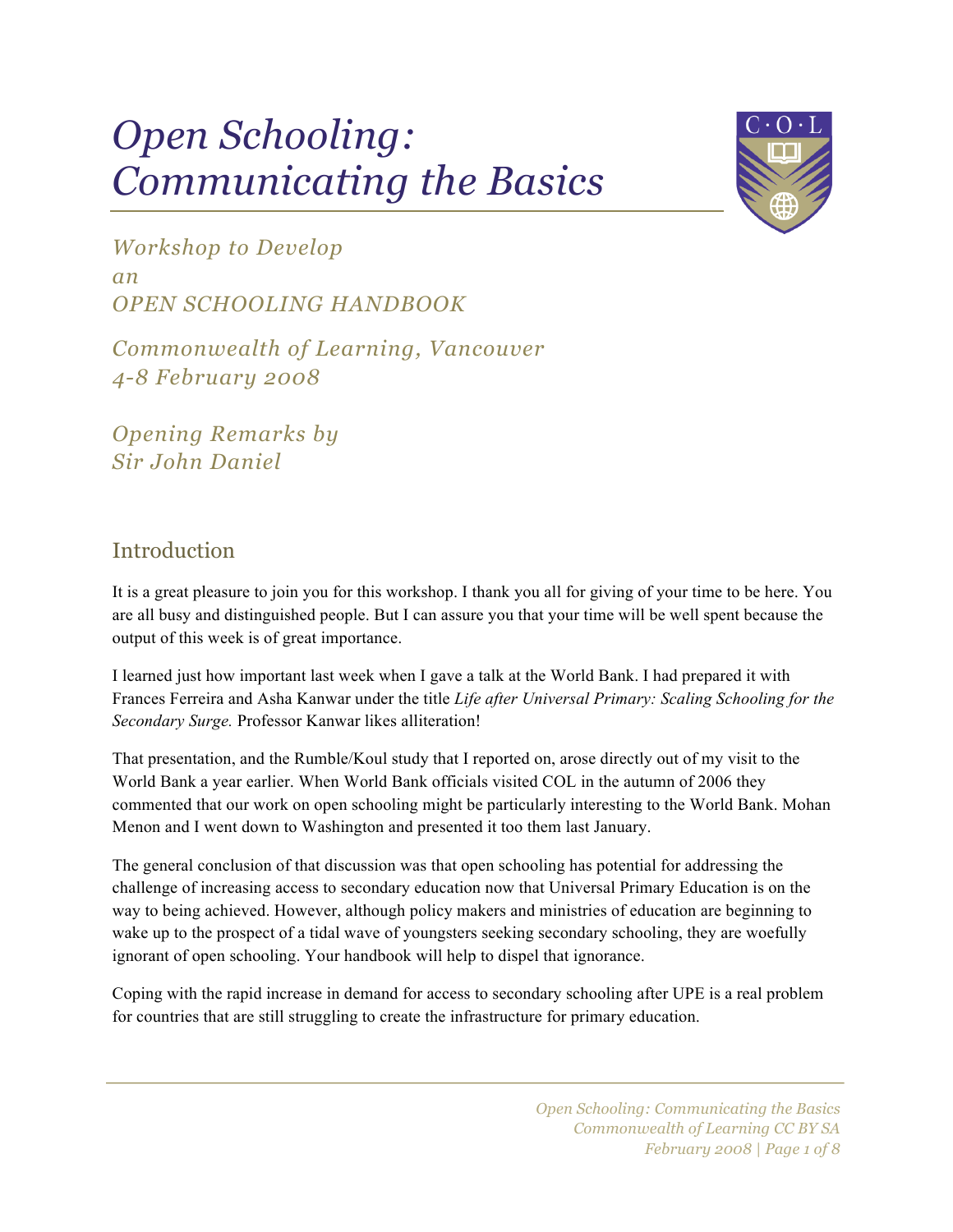Last year World Bank colleagues agreed that open schooling might be part of the answer but told us that before the World Bank can invest in a new approach there has to be a solid body of research data about its effectiveness and efficiency. It is a fact that far less evaluation and research has been done on open schooling than on open and distance learning in tertiary education. So when we came away from last year's meeting COL decided it would make a start on the research agenda.

We zeroed in on two open schools in rather different environments, the National Institute for Open Schooling (NIOS) in India and the Namibian College of Open Learning (NAMCOL), and commissioned research on their costs and effectiveness. The work was done by two well-known experts on cost studies, Badri Koul and Greville Rumble, who were already very familiar with the contexts in India and Namibia respectively.

#### Their 250-page report is available on the COL website

at www.col.org/resources/publications/Pages/detail.aspx?PID=261 and you have a brochure that summarises it.

Last week at the World Bank I made a presentation that weaved the key results of this research into a general presentation on open schooling. The response was very positive and I received two further invitations for COL to present the importance of open schooling at meetings of policy makers later this year.

The fact that we are making progress in bringing the tremendous potential of open schooling to the attention of development agencies and national policy makers means that we must get our act together. This guide that you are preparing will be a great contribution to that. Research is important but a guide to good practice is even more vital. You are some of the world's foremost experts on open schooling and we at COL consider it a privilege to provide the forum where you can pool your wisdom and make it available to others in the form of handbook.

What I want to do today, as a way of opening your workshop, is to give you much the same presentation that I gave to the World Bank, but adding comments inspired by that experience.

I have entitled these remarks *Open Schooling: Communicating the Basics.*There were 20 people from the World Bank's Education Sector at my talk and we had a forty-minute question and discussion period at the end. This helped me to understand what people need to know about open schooling in order to take it seriously as a policy option.

So my plan is to set the context of the secondary surge, define open schooling, outline its development, summarise the results of the studies in India and Namibia and draw some conclusions about policy. Much of this will be familiar ground to experts like you but going through it again will enable me to flag some important issues.

#### The context: the secondary surge

I start with the context. Twenty years down the road three quarters of the world's population will be in Asia, Africa and the Middle-East. All these regions have struggled to provide education to their people.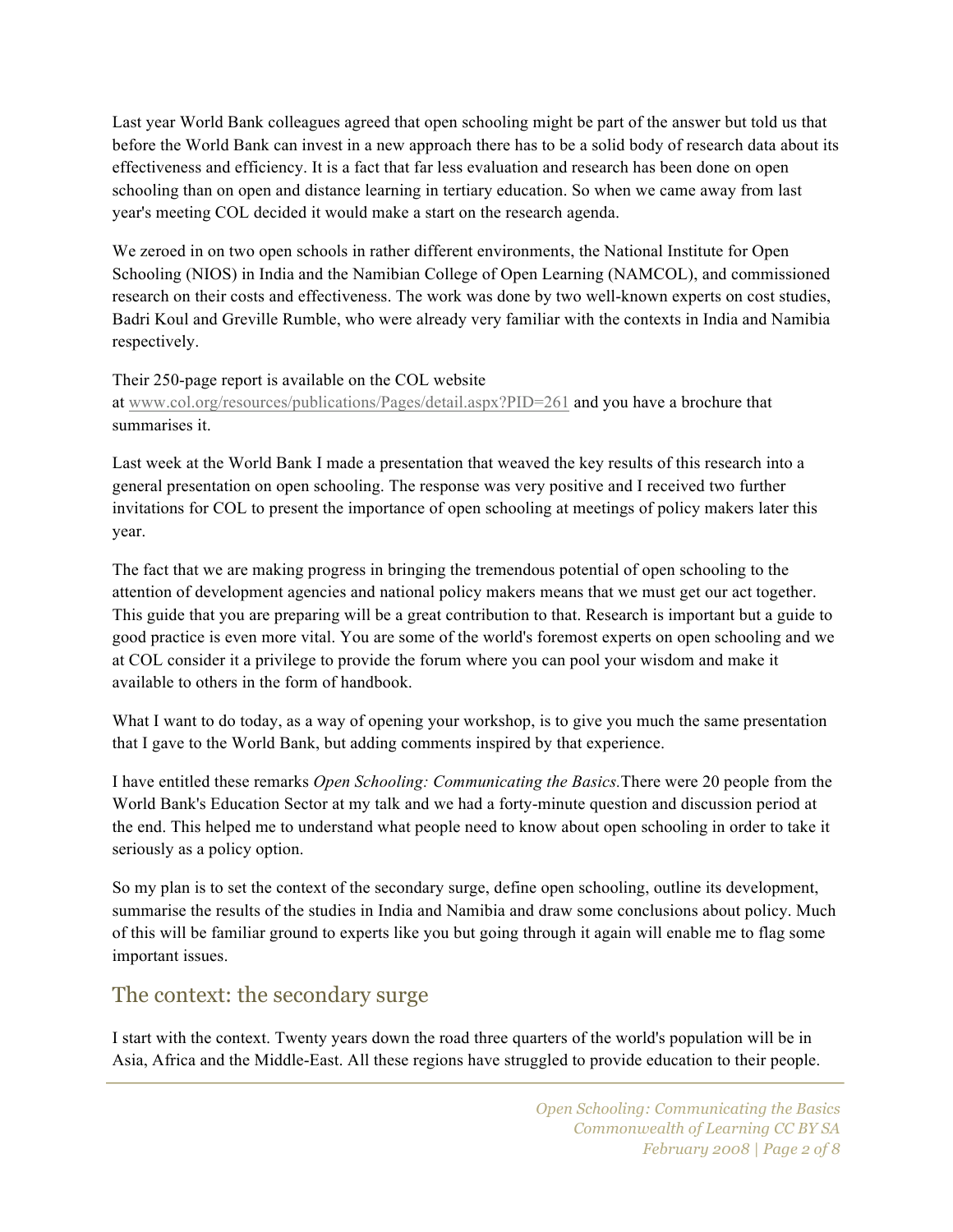Already half of the world's population is under 20 and there are two billion teenagers in the developing world. This young population, if given adequate education and training, can become a huge human resource asset. Many African countries have launched major initiatives to introduce free primary education. But what happens when students graduate from elementary school? Can the existing secondary schools absorb the large numbers?

Of the 118% Gross Enrolment Ratio (GER) at the primary level in Uganda, only 41 % survive to the last primary grade. (Global Education Digest, 2006, UIS) Of these only 16% can be absorbed in the secondary school system. When Kenya introduced free primary education in 2003, 1.5 million out-of-school children entered the 18,000 schools, which were bursting at the seams ( www.aegis.com/news/afp/2006/AF060427.html). While 73% survive elementary education, the GER at the secondary level is 48%. What are the options for the rest? Far too few of them are receiving a secondary education.

While the world average for secondary school enrolment is 65%, the GER in SSA is 30%, which is up from 19% in 1990/91. ( *At the Crossroads: Choices for secondary education and training in SSA*, World Bank: Africa Human Development Department, 2007, p.4) Access remains inequitable, especially in rural areas, with girls being particularly disadvantaged. As governments stretch their resources to make progress towards Universal Primary Education by 2015, it is unlikely that expansion of traditional secondary provision will be a key priority. And even if one new secondary school were to be built every month for the next ten years, the increased demand will not be met. What choices do policy makers have?

In its report 'At the Crossroads' the World Bank proposes a strategy that is

*...parsimonious in resource use, recognizes the bottom-up sequential nature of education development, is closely aligned with national development priorities, anticipates labour market demand, strengthens school autonomy, ensures effective central direction and support, and builds public-private partnerships....* (p.28)

The World Bank itself has undertaken analytical studies to underpin national policy and planning in support of secondary education through its instruments such as the Country Assistance Strategies and Poverty Reduction Strategy Papers. The growing sector of private provision is seen as a potential solution. Distance and open learning is seem as 'alternative pathways to learning and certification' (p.20) but while open schooling is mentioned, it is not projected as a major option.

COL's position is that the private provision of conventional secondary education in classrooms, however useful, is unlikely to reach the more disadvantaged. But we do think it would be very helpful if private providers were to take an interest in providing open schooling at scale, which they should be good at.

I have begun a dialogue about this with Svava Bjarnason of the International Finance Corporation (IFC), which is the World Bank's arm for encouraging private sector investment in public goods. Her first question was whether there were any significant private providers of open schooling already. Please tell me afterwards whether you know of any and what your view of them is.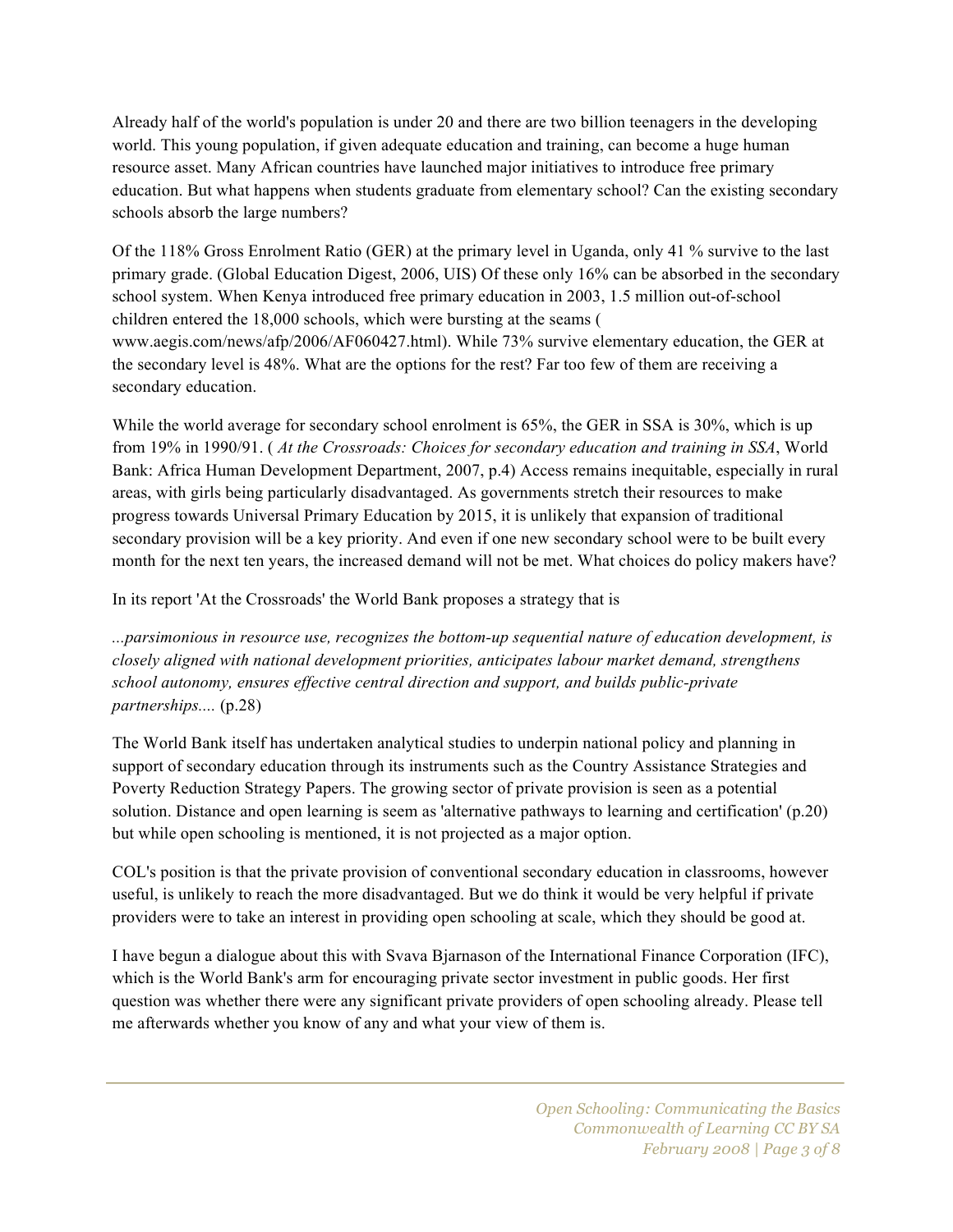One important factor in planning open schooling is that we cannot forget about secondary education after youngsters reach their late teens. As well as the challenge of educating teenagers there is the task of providing useful education and training to young and not so young adults who missed the opportunity for it when they were younger.

There are plenty of them because the drop-out at successive stages of the educational process is alarming. These figures from Africa show some pretty dismal survival rates to the last primary grade and low gross enrolment rates in secondary in the sub-Saharan region. This cohort study shows the same thing. 93 out of a hundred children enter primary school but only 12 complete senior secondary educations.

In discussing all these contextual issues with World Bank colleagues the key question that emerged was: who is open schooling really for?

Some of the sub-questions were: first, is this really an alternative to secondary schooling for most children if the main age range in the open schools in Namibia is 15-15? Second, is this an alternative choice or the only choice for those who enrol in open schools? Third, are youngsters in open schools an elite - not in the sense that they are rich, because most are not - but because they are unusually talented, not least in having unusual motivation and capacity for self organisation.

People at the World Bank, in development agencies and in governments generally, tend to have very conservative habits when they think about schooling. If we are to convince them to take open schooling seriously we need to be clear about what it can do and also what it cannot do.

## What is open schooling?

So much for the context: what can open schooling do to help meet the challenge? First, what exactly is open schooling? When I read your handbook I shall have a complete answer, but here is what I told our colleagues at the World Bank.

The features of open schooling are: the physical separation of learner from the teacher for much of the time; the use of unconventional teaching methodologies and information and communications technologies (ICTs); and in general a flexible approach. We call it open schooling rather than open and distance schooling because openness and flexibility are more important features than physical separation.

In the context that I have just described open schooling is a response to the rapidly increasing demand for secondary education, both as an end itself and as a route to tertiary education, because it can be conducted at scale and cost-effectively. Its flexibility also makes it suitable for young adults who need further schooling but either cannot, or do not wish to return to the conventional classroom.

How is open schooling conducted? It uses self-instructional materials and, indeed, the preparation of such materials also furnishes an asset to the conventional school system, which in developing countries is usually short of learning materials. Students get local personal support at study centres, which at secondary school level are relatively more important than they might be in distance education at tertiary level.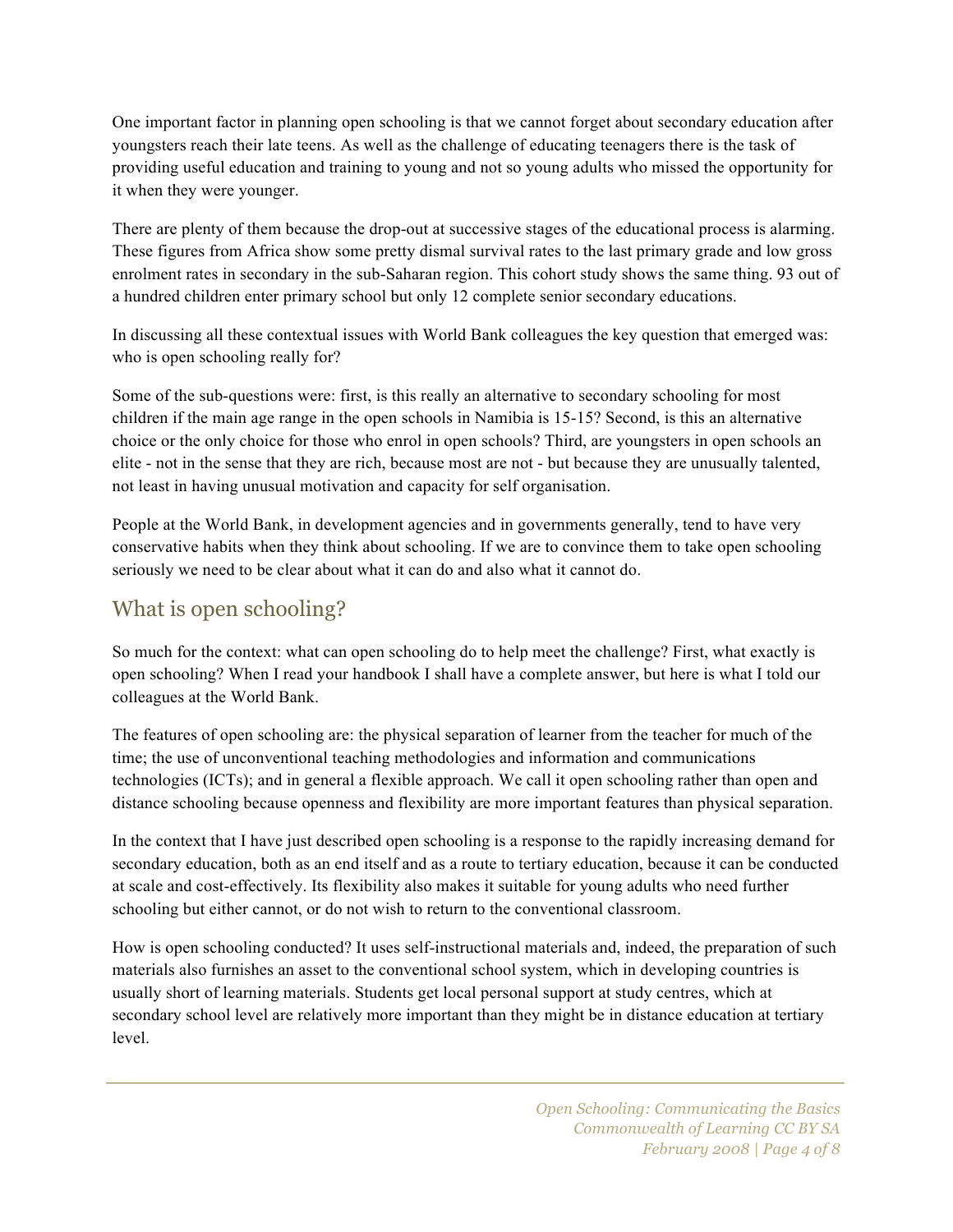Organising the networks of study centres provides opportunities for partnerships with other state networks or with NGOs with a special interest in children and young adults. Finally, there is the opportunity to operate at scale and to use new information and communication technologies as they become locally available.

When I spoke at the World Bank most of the questions after my talk were about the study centres. How often do the learners go there? What do they do there? What kind of staff works in them?

These questions pressed me to the limit of my knowledge of the day-to-day reality of open schooling, Next time I am in India or Namibia I shall ask to visit one or more open school study centres and see for myself. Meanwhile, if I have to speak on open schooling before that happens, I shall be able to rely on your handbook to improve my knowledge. I am sure that you will address these questions head on.

## The development of open schooling

Before moving on to the examples of India and Namibia, let me remind you briefly about how open schooling developed. First, this is not a new phenomenon. Open schooling by correspondence goes back a hundred years in the industrialised world and nearly 50 years in Africa.

This also applies to the use of technology. School radio began 75 years ago in Britain, the Australian School of the Air is half a century old and projects using technology for schooling in Africa have a similar history. Some of these projects aim to enrich the classroom experience rather than create a substitute for it, but as I noted, flexibility and complementarity with the conventional system are an important feature of open schooling. Note also that some open schools operate at very considerable scale which is, of course, an element of cost-effectiveness where it can be achieved.

There are various organisational models of open schools - and sometimes one evolves into another, as in the case of Namibia and India. Some are independent, some are branches of open universities, some are run by central ministries of education and some by school boards. This is another element of flexibility for policy makers.

## A study of two open schools

Let me turn now to the COL study, which looked at the open schools in India and Namibia. I express our warm thanks to the heads of NIOS in India and NAMCOL in Namibia for their generous collaboration with this project.

The National Institute of Open Schooling, formerly the National Open School, is headquartered in Delhi with regional centres in 11 cities and a presence in Nepal, Kuwait and the United Arab Emirates. Study centres are provided by 3,000 accredited institutions which register students, supply study materials, provide tutorial support, handle assignments, hold exams and distribute certificates.

NAMCOL, the Namibian College of Open Learning is headquartered in Windhoek and HQs in Windhoek has 110 study centres in the country's 13 political regions as well as two computer-based learning centres in Windhoek & Ongewediva. It accounts for some 18% of the secondary school population and a much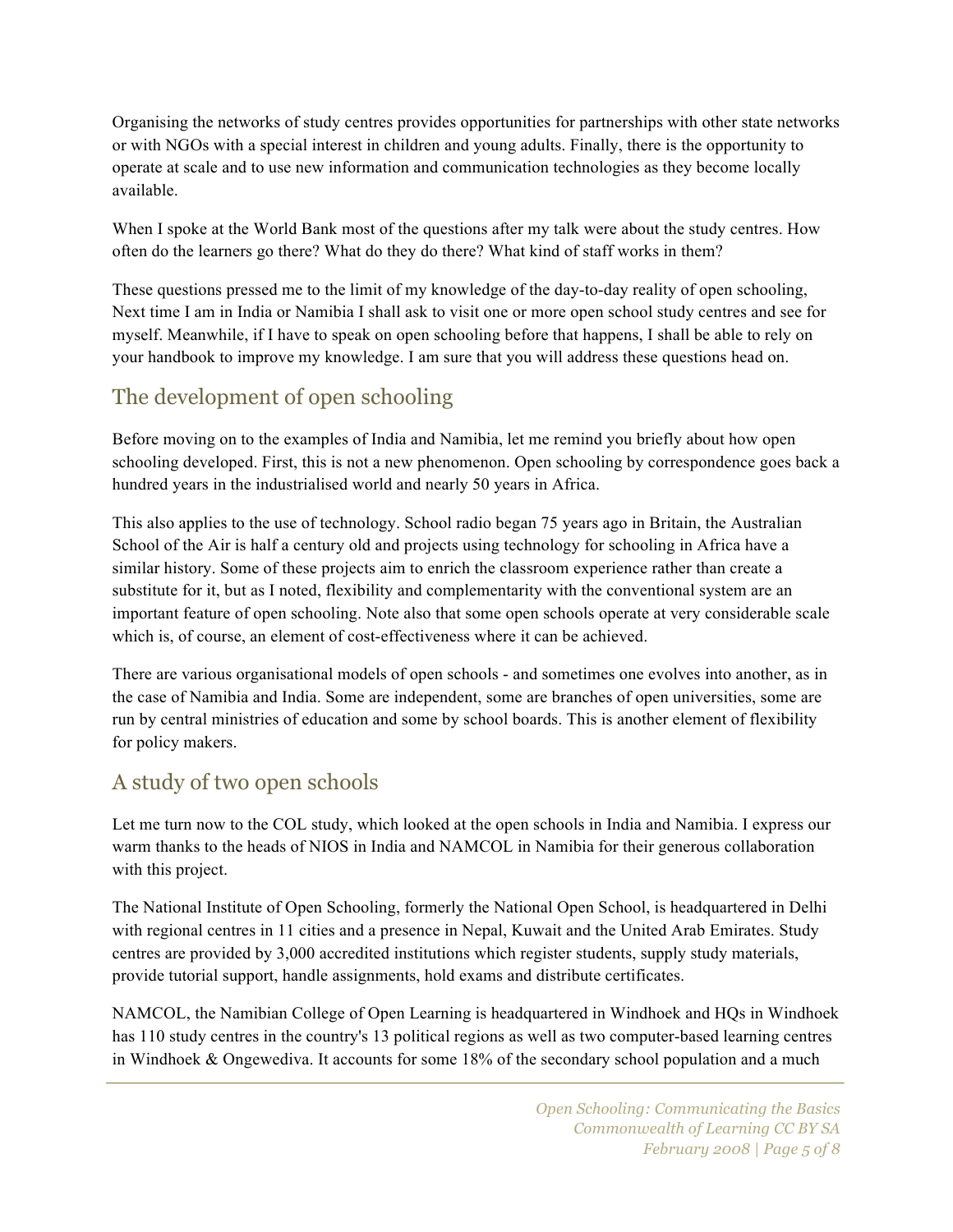higher proportion at senior secondary. At Junior Secondary Certificate level NAMCOL's contribution is 11%, while at Senior Secondary it is 49% (pg 179). Most of its students are female.

This chart shows some comparative statistics for the two institutions, the gaps in the table remind us that there has been little research on open schools. Nevertheless, even with the gaps you can see that these are significant operations in terms of their numbers.

These figures for the enrolments in India show that the focus is mainly on academic programmes although at the moment much more emphasis is being placed on developing vocational programming. The figures for Namibia show, as I just observed, that NAMCOL plays a very significant role at senior secondary, where 48% of the senior secondary students who sit their end-of school examinations are enrolled at NAMCOL.

Comparing the learner profiles reveals both similarities and differences. Both institutions recruit students in the age range 15-25 but the gender balance of one is the mirror image of the other. Few NAMCOL students have paid work, but a significant minority is involved in other educational courses.

#### Effectiveness, costs and efficiency

This chart shows that NAMCOL's results are pretty good, with around 90% of students who complete most of the course getting grades. Looking at it the other way around and adding up drop-outs and incompletes gives an attrition that varies around 20%, which is good for this kind of education.

With these figures in mind the cost per student at NAMCOL is very attractive at about 20% of the cost in the formal system. Perhaps reflecting on the scale of NIOS, the figures in India are even more impressive. Unit costs are less than 10% of those of the conventional central schools.

The effectiveness of NIOS is also good. Taking a snap shot of four sittings in 2005/6, the majority of the conventional Boards have a throughput at Secondary Level that averages between 40-60%, while NIOS has a throughput of **58%.** At Senior Secondary level the majority of the Boards have a throughput between 60-80% while the figure for NIOS is **61%.**

## Implications for policy and action

Let me highlight some of the implications. As I said earlier, open schooling is an area crying out for more research and better documentation. The problem is not just the poor data on open schools, but the poor data on secondary school systems generally, which make comparisons of outcomes very difficult. It is equally important to document the phenomenon of open schooling in an objective way. That is what you will be engaged in this week as you prepare your handbook.

It is vital work because in the real world we often have to make decisions without all the research data that we might like. Our study shows that open schooling can address the challenges of increased demand and reach out to diverse target groups: from older secondary-school-age children to young adults. Your handbook will show how this can be done by describing good practice.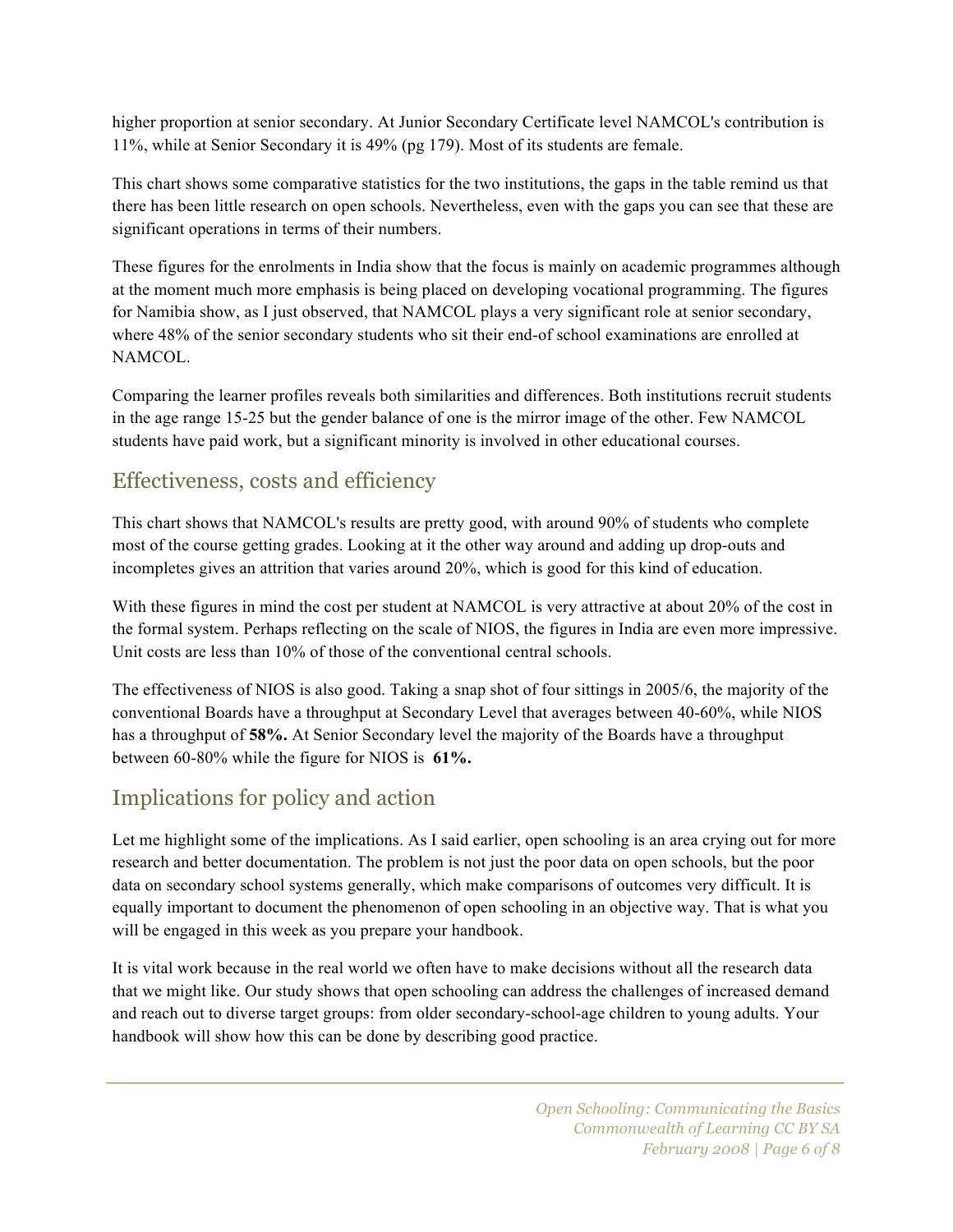Open schooling is significantly more cost-efficient than formal education and can have high retention rates approaching 90%. Moreover the production of learning materials in print, audio, CD-ROMS and video creates an asset for the whole school system not just the open school. This is very important, especially with the HIV/AIDS pandemic, because where countries cannot afford substitute teachers the use of distance learning material is an excellent way not to disrupt the learning process.

In the category of weaknesses, the principal area needing attention is learner support. In fact, open schooling shares this imperative with open and distance learning at all levels. For example, COL has just completed a study of tertiary level open and distance education in Papua New Guinea, which also reached the conclusion that improving student support was the key priority for improving the system.

In terms of its impact, open schooling is a powerful way of addressing issues of equity and social justice since it can bring the formerly excluded into the schooling system. It is also a vehicle for ramping up the proportion of technical and vocational education and training in the school system as a whole and for fostering innovation generally. For example, it is the open schools that have pioneered the idea of exams on demand at the secondary level.

#### Lessons of the study

What lessons does the study teach us?

First it shows that political will is necessary to make open schooling an integral part of a national education system and that this political will needs to express itself in the form of enabling policy and planning. Open schooling is a system that derives its benefits from scale. It cannot be improvised on the back of an envelope as a small pilot project. It follows that adequate human, financial and technical resources are critical to success and need to be planned. The economic model is that a higher upfront investment pays off in lower operating costs once the system is running.

Next, just as tertiary institutions embarking on open and distance learning need to train their staff to operate a different pedagogy and teaching/learning system, so staff from conventional schools must be trained in the special requirements of open schooling. Your handbook will be a major asset in that process. Much of COL's work with NIOS has been in support of training for its many thousands of tutors and facilitators. Learner support is the area of open schooling where attention to improvement is most needed. Indeed, open schooling shares this imperative with open and distance learning at all levels. Investment in learner support should be approached from the angle of staff development.

Finally - and this is really a great opportunity - creating an open school provides an opportunity for partnerships with a range of local governmental and non-governmental bodies. These can be true win-win affairs. The open school acquires a regional and local network of centres while the local bodies are enabled to provide more extensive services to the youngsters that they are caring for.

#### Conclusion

The Commonwealth of Learning will continue to make the promotion and support of open schooling a key plank of its work. That is why you are here this week. We are also supporting the development of